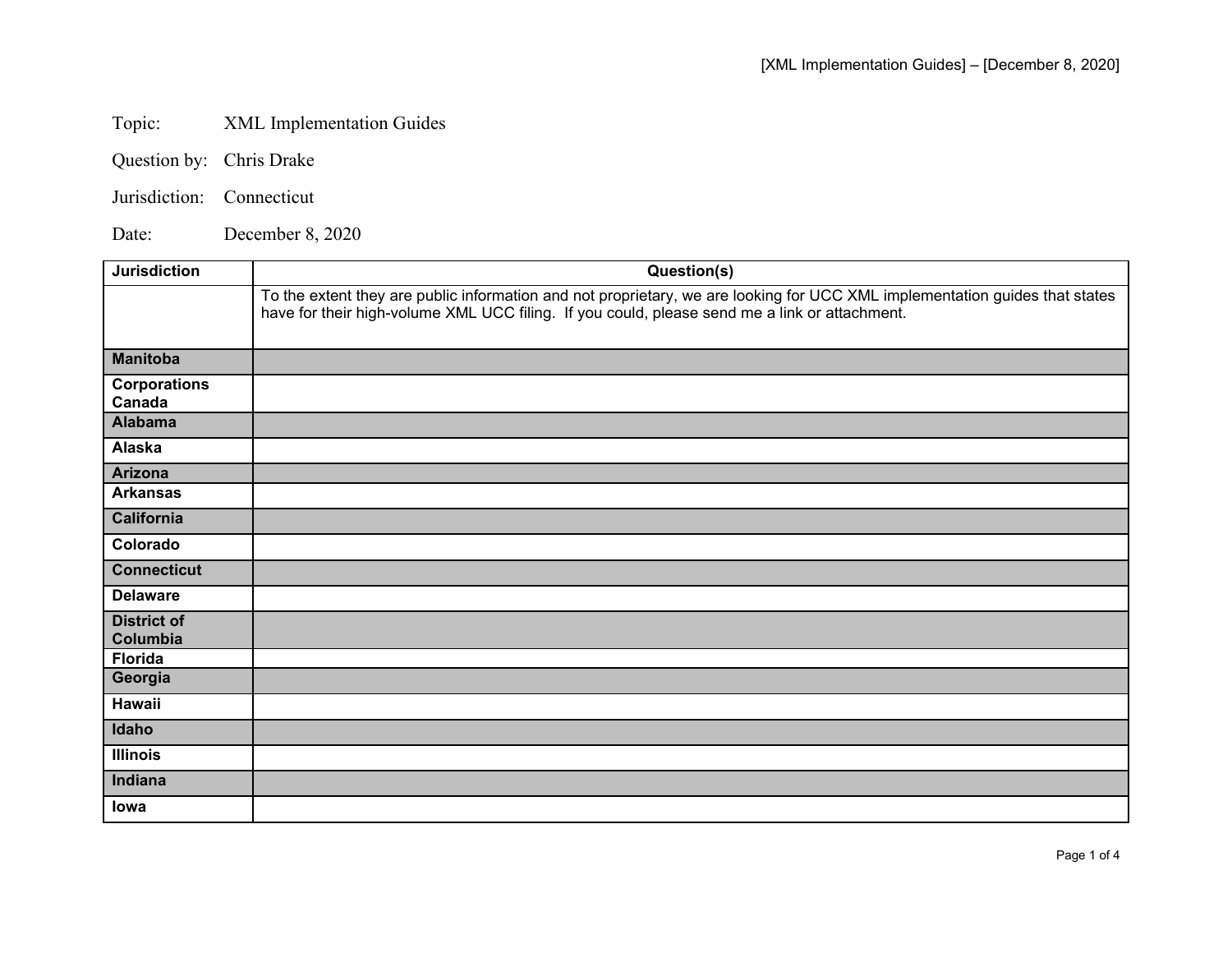| <b>Jurisdiction</b>   | Question(s)                                                                                                                                                                                                                                                                                                                                                                                                                                                                                 |
|-----------------------|---------------------------------------------------------------------------------------------------------------------------------------------------------------------------------------------------------------------------------------------------------------------------------------------------------------------------------------------------------------------------------------------------------------------------------------------------------------------------------------------|
|                       | To the extent they are public information and not proprietary, we are looking for UCC XML implementation guides that states<br>have for their high-volume XML UCC filing. If you could, please send me a link or attachment.                                                                                                                                                                                                                                                                |
| <b>Kansas</b>         |                                                                                                                                                                                                                                                                                                                                                                                                                                                                                             |
| Kentucky              |                                                                                                                                                                                                                                                                                                                                                                                                                                                                                             |
| Louisiana             | Here is a link to our implementation guide<br>https://nam12.safelinks.protection.outlook.com/?url=https%3A%2F%2Fstatic.sos.la.gov%2FUCC%2FUCC_Bulk_API_Guide<br>.pdf&data=04%7C01%7Cpviverto%40azsos.gov%7C0384604b92ec4d4ce3b608d89e191436%7Cb4494a03f26d475db<br>a4139871e763531%7C1%7C0%7C637433178281282874%7CUnknown%7CTWFpbGZsb3d8eyJWljoiMC4wLjAwMDAiLCJ<br>QljoiV2luMzliLCJBTil6lk1haWwiLCJXVCl6Mn0%3D%7C3000&sdata=ecl%2F0QuC2OYSJUtSNLZxeV2261l8ojl6X5yl9<br>Crm8kM%3D&reserved=0 |
| <b>Maine</b>          |                                                                                                                                                                                                                                                                                                                                                                                                                                                                                             |
| <b>Maryland</b>       |                                                                                                                                                                                                                                                                                                                                                                                                                                                                                             |
| <b>Massachusetts</b>  |                                                                                                                                                                                                                                                                                                                                                                                                                                                                                             |
| <b>Michigan</b>       |                                                                                                                                                                                                                                                                                                                                                                                                                                                                                             |
| <b>Minnesota</b>      |                                                                                                                                                                                                                                                                                                                                                                                                                                                                                             |
| <b>Mississippi</b>    |                                                                                                                                                                                                                                                                                                                                                                                                                                                                                             |
| <b>Missouri</b>       |                                                                                                                                                                                                                                                                                                                                                                                                                                                                                             |
| <b>Montana</b>        |                                                                                                                                                                                                                                                                                                                                                                                                                                                                                             |
| <b>Nebraska</b>       |                                                                                                                                                                                                                                                                                                                                                                                                                                                                                             |
| <b>Nevada</b>         |                                                                                                                                                                                                                                                                                                                                                                                                                                                                                             |
| <b>New Hampshire</b>  |                                                                                                                                                                                                                                                                                                                                                                                                                                                                                             |
| <b>New Jersey</b>     |                                                                                                                                                                                                                                                                                                                                                                                                                                                                                             |
| <b>New Mexico</b>     |                                                                                                                                                                                                                                                                                                                                                                                                                                                                                             |
| <b>New York</b>       |                                                                                                                                                                                                                                                                                                                                                                                                                                                                                             |
| <b>North Carolina</b> |                                                                                                                                                                                                                                                                                                                                                                                                                                                                                             |
| <b>North Dakota</b>   |                                                                                                                                                                                                                                                                                                                                                                                                                                                                                             |
| Ohio                  |                                                                                                                                                                                                                                                                                                                                                                                                                                                                                             |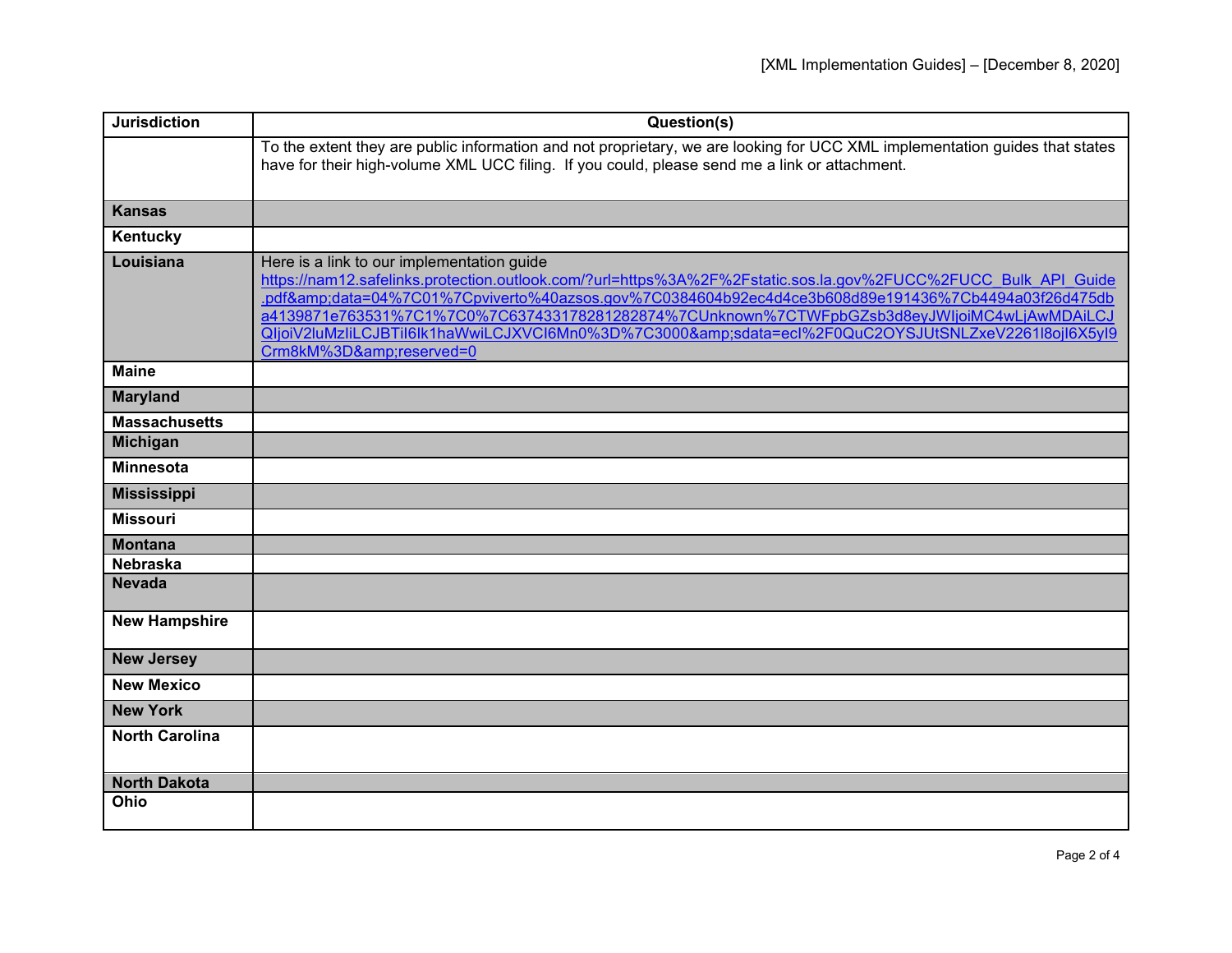| <b>Jurisdiction</b>   | Question(s)                                                                                                                                                                                                                                                                                                                                                                                                                                                                                                                                                                                                                                                                                          |
|-----------------------|------------------------------------------------------------------------------------------------------------------------------------------------------------------------------------------------------------------------------------------------------------------------------------------------------------------------------------------------------------------------------------------------------------------------------------------------------------------------------------------------------------------------------------------------------------------------------------------------------------------------------------------------------------------------------------------------------|
|                       | To the extent they are public information and not proprietary, we are looking for UCC XML implementation guides that states<br>have for their high-volume XML UCC filing. If you could, please send me a link or attachment.                                                                                                                                                                                                                                                                                                                                                                                                                                                                         |
| <b>Oklahoma</b>       |                                                                                                                                                                                                                                                                                                                                                                                                                                                                                                                                                                                                                                                                                                      |
| Oregon                |                                                                                                                                                                                                                                                                                                                                                                                                                                                                                                                                                                                                                                                                                                      |
| Pennsylvania          |                                                                                                                                                                                                                                                                                                                                                                                                                                                                                                                                                                                                                                                                                                      |
| <b>Rhode Island</b>   |                                                                                                                                                                                                                                                                                                                                                                                                                                                                                                                                                                                                                                                                                                      |
| <b>South Carolina</b> |                                                                                                                                                                                                                                                                                                                                                                                                                                                                                                                                                                                                                                                                                                      |
| <b>South Dakota</b>   |                                                                                                                                                                                                                                                                                                                                                                                                                                                                                                                                                                                                                                                                                                      |
| <b>Tennessee</b>      |                                                                                                                                                                                                                                                                                                                                                                                                                                                                                                                                                                                                                                                                                                      |
| <b>Texas</b>          |                                                                                                                                                                                                                                                                                                                                                                                                                                                                                                                                                                                                                                                                                                      |
| <b>Utah</b>           |                                                                                                                                                                                                                                                                                                                                                                                                                                                                                                                                                                                                                                                                                                      |
| <b>Vermont</b>        |                                                                                                                                                                                                                                                                                                                                                                                                                                                                                                                                                                                                                                                                                                      |
| Virginia              | Chris did you start with the XML technical specs that IACA put together or are you just looking for Jurisdictions<br>Implementation guides? XML Technical Specifications -<br>IACA <https: ?url="https%3A%2F%2Fwww.iaca.org%2Fsecured-&lt;br" nam12.safelinks.protection.outlook.com="">transactions%2Fxml-technical-<br/>specifications%2F&amp;data=04%7C01%7Cpviverto%40azsos.gov%7C03e7327347dc44b9ca7408d89bb9a172<br/>%7Cb4494a03f26d475dba4139871e763531%7C1%7C1%7C637430569439337351%7CUnknown%7CTWFpbG<br/>Zsb3d8eyJWIjoiMC4wLjAwMDAiLCJQIjoiV2luMzIiLCJBTiI6Ik1haWwiLCJXVCI6Mn0%3D%7C3000&amp;<br/>sdata=CfxXC2isQ%2FfAhMQ44dwMHn884wYQ%2FP%2F47vky%2Be2fc4o%3D&amp;reserved=0&gt;</https:> |
| Washington            |                                                                                                                                                                                                                                                                                                                                                                                                                                                                                                                                                                                                                                                                                                      |
| <b>West Virginia</b>  |                                                                                                                                                                                                                                                                                                                                                                                                                                                                                                                                                                                                                                                                                                      |
| <b>Wisconsin</b>      |                                                                                                                                                                                                                                                                                                                                                                                                                                                                                                                                                                                                                                                                                                      |
| Wyoming               |                                                                                                                                                                                                                                                                                                                                                                                                                                                                                                                                                                                                                                                                                                      |

## **Additional comments:**